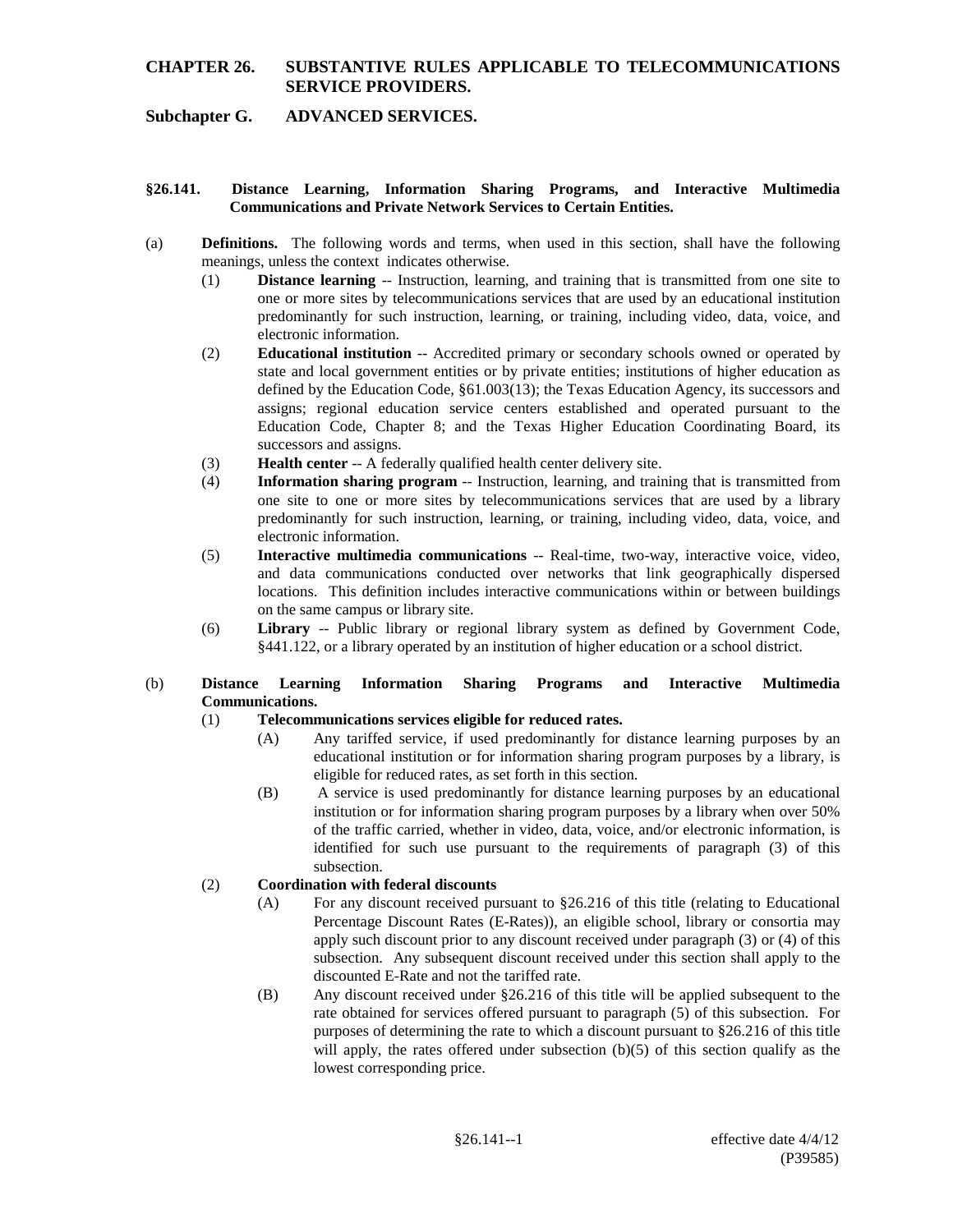# **CHAPTER 26. SUBSTANTIVE RULES APPLICABLE TO TELECOMMUNICATIONS SERVICE PROVIDERS.**

### **Subchapter G. ADVANCED SERVICES.**

- (3) **Process by which an educational institution or library qualifies for reduced rates other than through a customer-specific contract.** To qualify for a discounted rate, an educational institution or library, as defined in subsection (a) of this section, must provide a sworn affidavit to the dominant certificated telecommunications utility account representative or, if no account representative is assigned, to the business office of the utility.
	- (A) The affidavit shall:
		- (i) specify the requested service(s) to be discounted;
		- (ii) quantify, if applicable, the requested service(s) to be discounted;
		- (iii) state that the discounted service(s) will be used predominantly for distance learning purposes or information sharing program purposes; and
		- $(iv)$  specify the intended use(s) of the discounted service(s).
	- (B) The affidavit shall be signed by the administrative head of the institution (*e.g.*, principal, president, chancellor) or library, or a designee given the task and authority to execute the affidavit on behalf of the educational institution or library requesting the discounted rates.
	- (C) No other special form needs to be provided as part of the application process.
	- (D) The educational institution or library shall provide an affidavit each time it orders services that will be used predominantly for distance learning purposes or information sharing program purposes.
- (4) **Interactive multimedia communications services.** Any dominant certificated telecommunications utility that provides interactive multimedia communications services may file a tariff to establish rates at levels necessary, using sound rate-making principles, to recover costs associated with providing such services to educational institutions or libraries. Those interactive multimedia communications services used predominantly for distance learning or information sharing program purposes, however, shall qualify for a 25% discount pursuant to paragraph (3) of this subsection.
- (5) **Customer-specific contracts**. When a service is provided to an educational institution or library pursuant to §26.211 of this title (relating to Rate-Setting Flexibility for Services Subject to Significant Competitive Challenges), the dominant certificated telecommunications utility shall price those components of the service used predominantly for distance learning or an information sharing program no greater than 110%, including installation, of the customer-specific long-run incremental cost.
- (6) **Cost determination.** Notwithstanding paragraph (3) and (4) of this subsection, once the commission develops cost determination rules for telecommunications services generally, a reduced rate approved under this section shall recover the service-specific long-run incremental costs. In the case of interactive multimedia communications services, however, the commission may allow a rate to be set lower than the long-run incremental cost of a specific service if such is determined to be in the public interest.
- (c) **Private Network Services for Certain Entities.** A PURA Chapter 58 or 59 electing company shall provide network services to an educational institution; a library, defined as a public library or regional library system as defined by Government Code §441.122, or a library operated by an institution of higher education or a school district; a nonprofit telemedicine center; a public or not-for-profit hospital; a legally constituted consortium or group of these entities listed herein; or a health center.
	- (1) Priority shall be given to rural areas, areas designated as critically underserved either medically or educationally, and educational institutions with high percentages of economically disadvantaged students.
	- (2) An electing company shall provide private network services under a customer-specific contract.